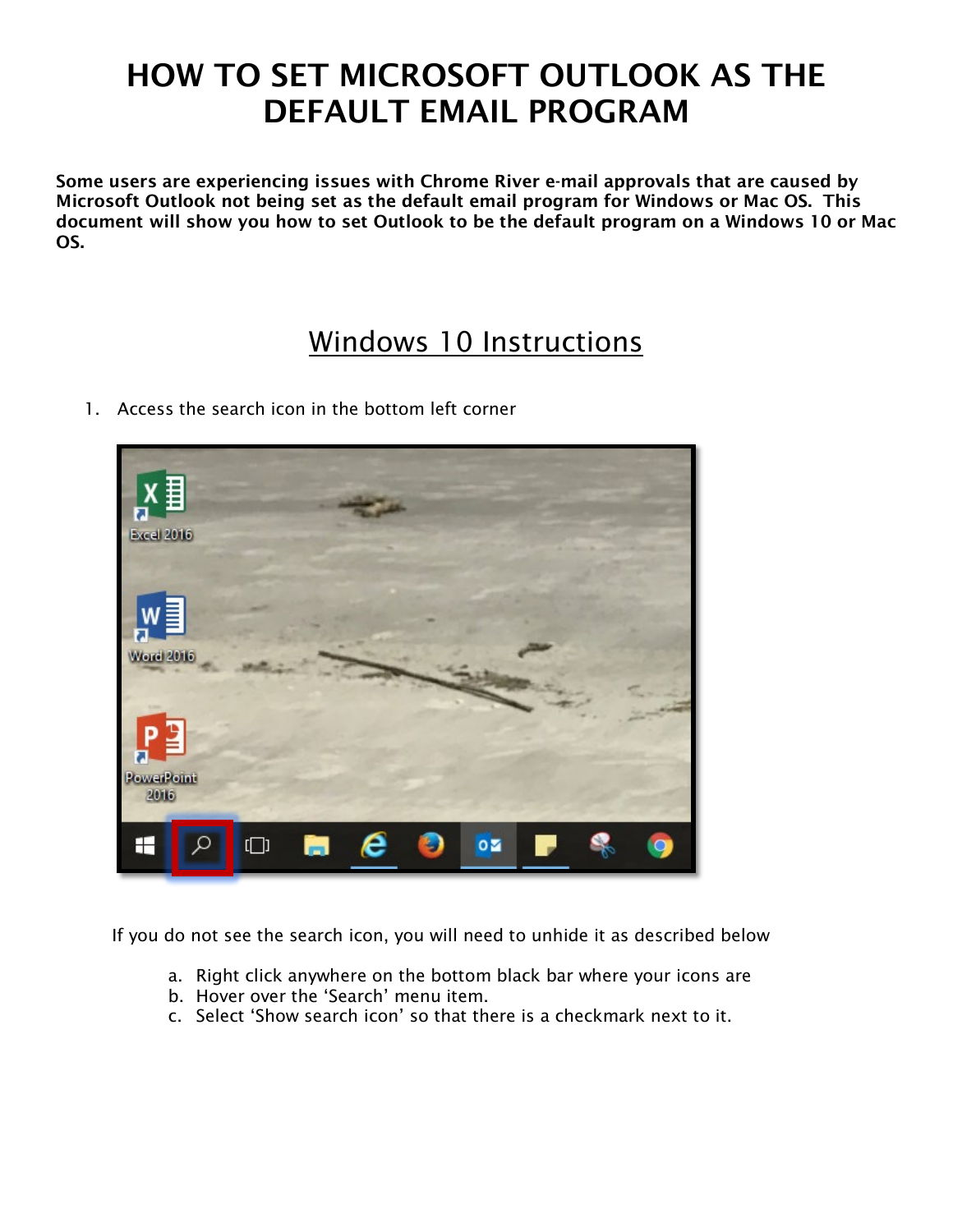

2. Search for Default App Settings

Left click the search icon and type in 'default app settings'. You will see the system settings desktop app appear as the best match up top. Left click that icon to open the settings panel.

| All<br>Apps<br><b>Documents</b><br>Settings         | Photos                 | More $\blacktriangledown$<br>$\cdots$ |
|-----------------------------------------------------|------------------------|---------------------------------------|
| Best match                                          |                        |                                       |
| Default apps<br>System settings                     | $\rightarrow$          |                                       |
| <b>Settings</b>                                     |                        | Default apps                          |
| ी Reset default apps                                | $\mathcal{P}$          | System settings                       |
| ैं En Choose a default app for each type<br>of file | $\mathcal{P}$          | ゴ<br>Open                             |
| : choose a default app for each<br>protocol         | $\left. \right\rangle$ |                                       |
|                                                     |                        |                                       |
|                                                     |                        |                                       |
|                                                     |                        |                                       |
|                                                     |                        |                                       |
|                                                     |                        |                                       |
|                                                     |                        |                                       |
| default app settings<br>œ                           |                        |                                       |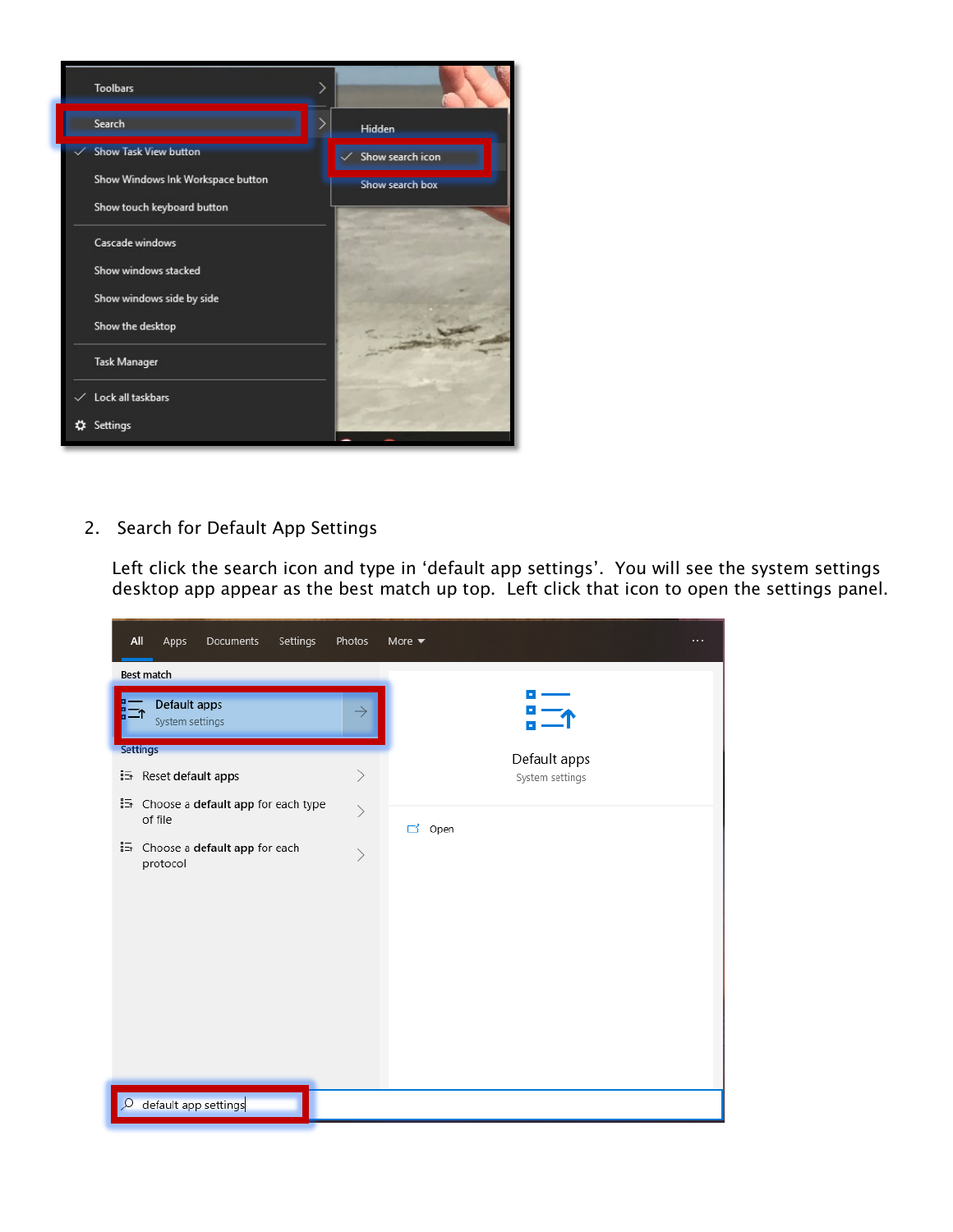## 3. Review Default App for Email

A list of your default applications will populate. If you are experiencing issues with email approvals then the selection for Email will likely say (Mail, Internet Explorer, Mozilla Firefox, Google Chrome, or will be blank).



4. Change Default App for Email

If Microsoft Outlook is not the selection for Email, you will need to change it. Left click the icon that is currently assigned (Mail in our example) and change it to Outlook.

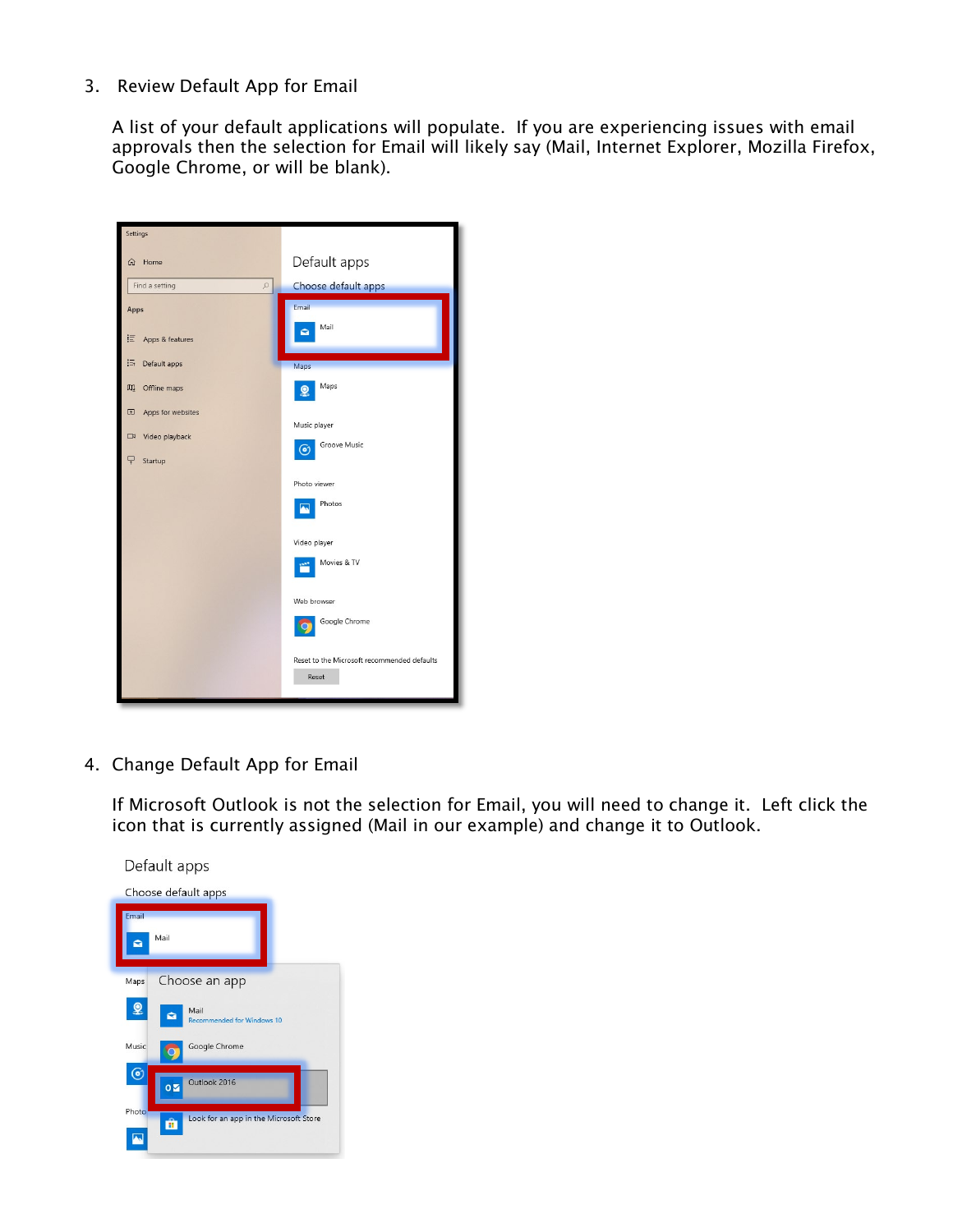5. Verify that Outlook is the Default App for Email

| Default apps                                             |
|----------------------------------------------------------|
| Choose default apps                                      |
| Email<br>Outlook 2016<br>oΣ                              |
| Maps<br>Maps                                             |
| Music player<br>Groove Music<br>$\left( \bullet \right)$ |
| Photo viewer<br>Photos                                   |
| Video player<br>Movies & TV                              |
| Web browser<br>Google Chrome                             |
| Reset to the Microsoft recommended defaults<br>Reset     |

Now that Outlook is set as the default application, clicking on the button in an expense report email to Accept or Return will generate an email in outlook that gets sent to Chrome River to process your action.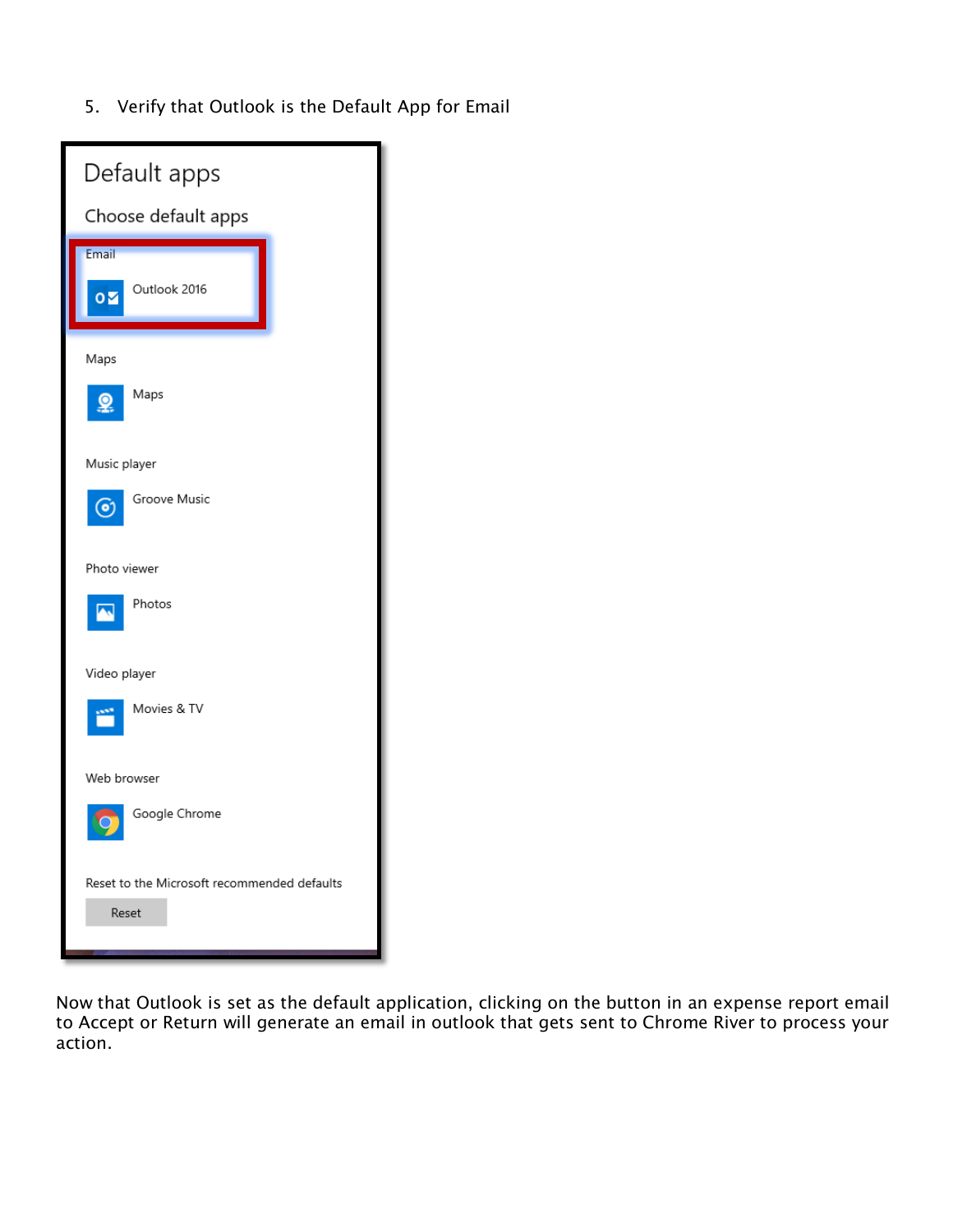## Mac Instructions

1. Open the Microsoft Outlook program and then click on the Outlook menu on your top bar. Select 'Preferences'.

|                                                                            | <b>Outlook</b>                                        |  | File Edit        |  |  |  |  |  |  |
|----------------------------------------------------------------------------|-------------------------------------------------------|--|------------------|--|--|--|--|--|--|
|                                                                            | <b>About Outlook</b>                                  |  |                  |  |  |  |  |  |  |
| Hon                                                                        | Preferences                                           |  | Ж,               |  |  |  |  |  |  |
| a a<br>New                                                                 | <b>Work Offline</b><br><b>Turn Off Reminders</b>      |  |                  |  |  |  |  |  |  |
| Email<br>$\sqrt{2}$ 1                                                      | <b>Services</b>                                       |  |                  |  |  |  |  |  |  |
| $\blacktriangleright$ ( $\Box$<br>$\blacktriangleright \sqrt{\phantom{.}}$ | <b>Hide Outlook</b><br><b>Hide Others</b><br>Show All |  | H<br><b>H</b> &J |  |  |  |  |  |  |
|                                                                            | <b>Quit Outlook</b>                                   |  | ЖQ               |  |  |  |  |  |  |

2. Select 'General' under the heading for Personal Settings.

| 000<br><b>Show All</b>                     |                           | <b>Outlook Preferences</b>       |            |           |                    |  |  |
|--------------------------------------------|---------------------------|----------------------------------|------------|-----------|--------------------|--|--|
| <b>Personal Settings</b><br>. D<br>General | counts<br>hr              | <b>Notifications</b><br>& Sounds | Categories | Fonts     | ABC<br>AutoCorrect |  |  |
| E-mail<br>Reading                          | Composing                 | Signatures                       | Rules      | Schedules |                    |  |  |
| Other<br>$d = 0 - 0 = 0$<br>Calendar       | $\frac{2}{1}$<br>Contacts | <b>Sync Services</b>             | Feedback   |           |                    |  |  |